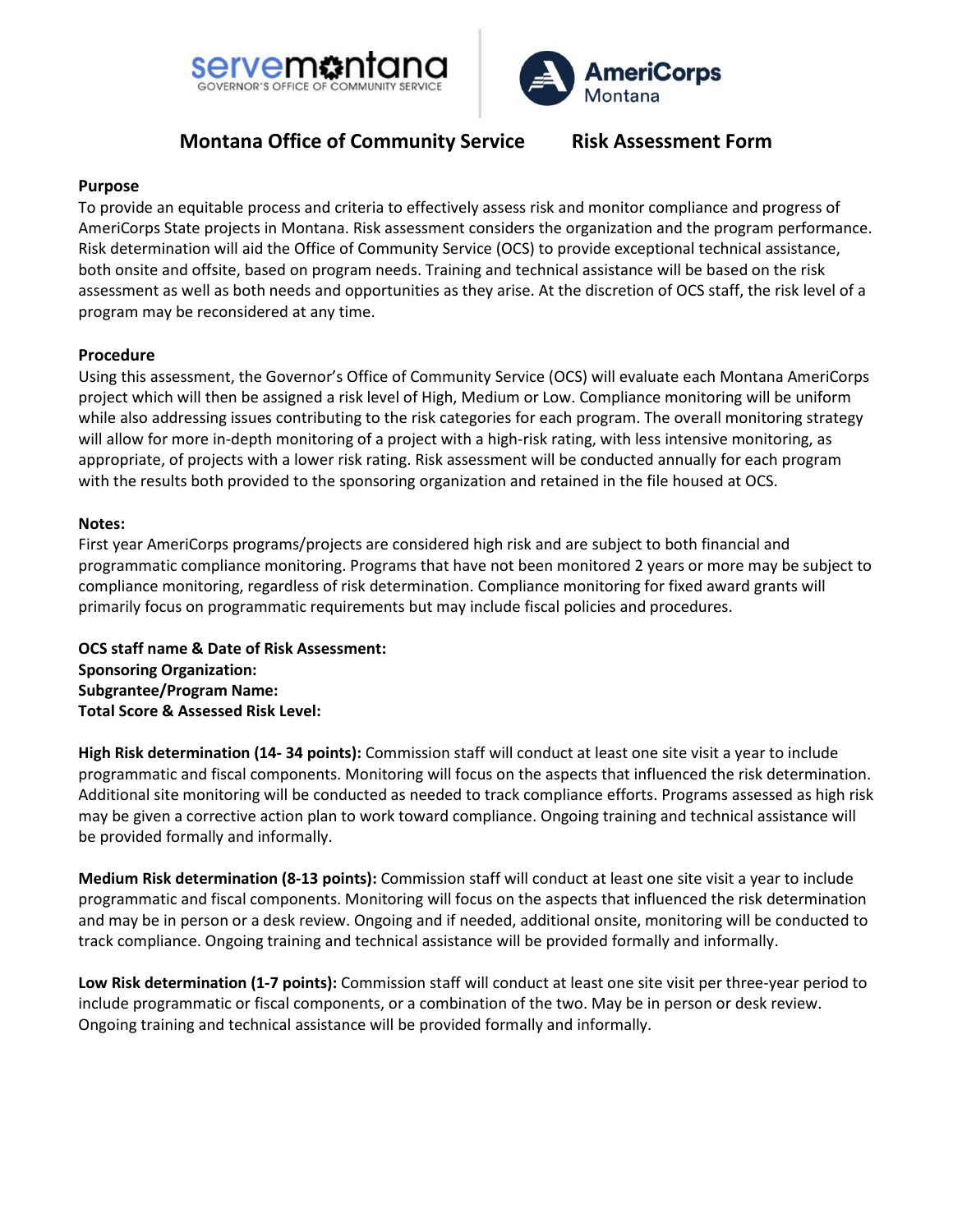**Consider all questions pertaining to the last grant year unless otherwise specified.**

**Items from previous years monitoring?** Yes, list below or No**.**

| דייות הר<br>organizational capacity and staffing           |            |           |                           |  |  |  |  |  |
|------------------------------------------------------------|------------|-----------|---------------------------|--|--|--|--|--|
| <b>Risk Factors</b>                                        | <b>Yes</b> | <b>No</b> | Comment                   |  |  |  |  |  |
| Is this subgrantee in their first three-year cycle?        |            |           |                           |  |  |  |  |  |
| Has the organization received AmeriCorps*State             |            |           | If yes, for how long?     |  |  |  |  |  |
| funds through the Governor's Office of Community           |            |           |                           |  |  |  |  |  |
| Service for more than 3 years?                             |            |           |                           |  |  |  |  |  |
| In the last year, has the program had turnover in key      |            |           | If yes, briefly describe: |  |  |  |  |  |
| program staff?                                             |            |           |                           |  |  |  |  |  |
| Do primary programmatic staff have greater than 5          |            |           |                           |  |  |  |  |  |
| years combined experience with AmeriCorps State            |            |           |                           |  |  |  |  |  |
| and National grants?                                       |            |           |                           |  |  |  |  |  |
| Does lead <i>financial</i> staff have greater than 5 years |            |           |                           |  |  |  |  |  |
| combined experience with grant management?                 |            |           |                           |  |  |  |  |  |
| Does the program communicate updates, issues &             |            |           |                           |  |  |  |  |  |
| good ideas to OCS?                                         |            |           |                           |  |  |  |  |  |
| In the last year, has OCS received any complaints          |            |           |                           |  |  |  |  |  |
| regarding the program?                                     |            |           |                           |  |  |  |  |  |
| Organization has demonstrated cooperation with             |            |           |                           |  |  |  |  |  |
| OCS, for example, returns phone calls and emails           |            |           |                           |  |  |  |  |  |
| promptly, shares credit for success, cordial and           |            |           |                           |  |  |  |  |  |
| professional even during disagreements, follows            |            |           |                           |  |  |  |  |  |
| through on commitments.                                    |            |           |                           |  |  |  |  |  |
| <b>Additional concerns?</b>                                |            |           | Briefly describe:         |  |  |  |  |  |
| <b>Total points</b>                                        |            |           |                           |  |  |  |  |  |

## **Section One** *Organizational Capacity and Staffing*

## **Section Two** *Program Management*

| <b>Risk Factors</b>                                   | <b>Yes</b> | <b>No</b> | Comment |
|-------------------------------------------------------|------------|-----------|---------|
| Has it been more than two years since the last        |            |           |         |
| compliance monitoring visit?                          |            |           |         |
| Does the program submit financial reports on time?    |            |           |         |
| Does the program submit financial reports accurately? |            |           |         |
| Has the program met their budgeted match?             |            |           |         |
| What is budgeted match?                               |            |           |         |
| If the budgeted match was not met, was the required   |            |           |         |
| match met?                                            |            |           |         |
| Does the program submit progress reports on time?     |            |           |         |
| Does the program submit accurate progress reports?    |            |           |         |